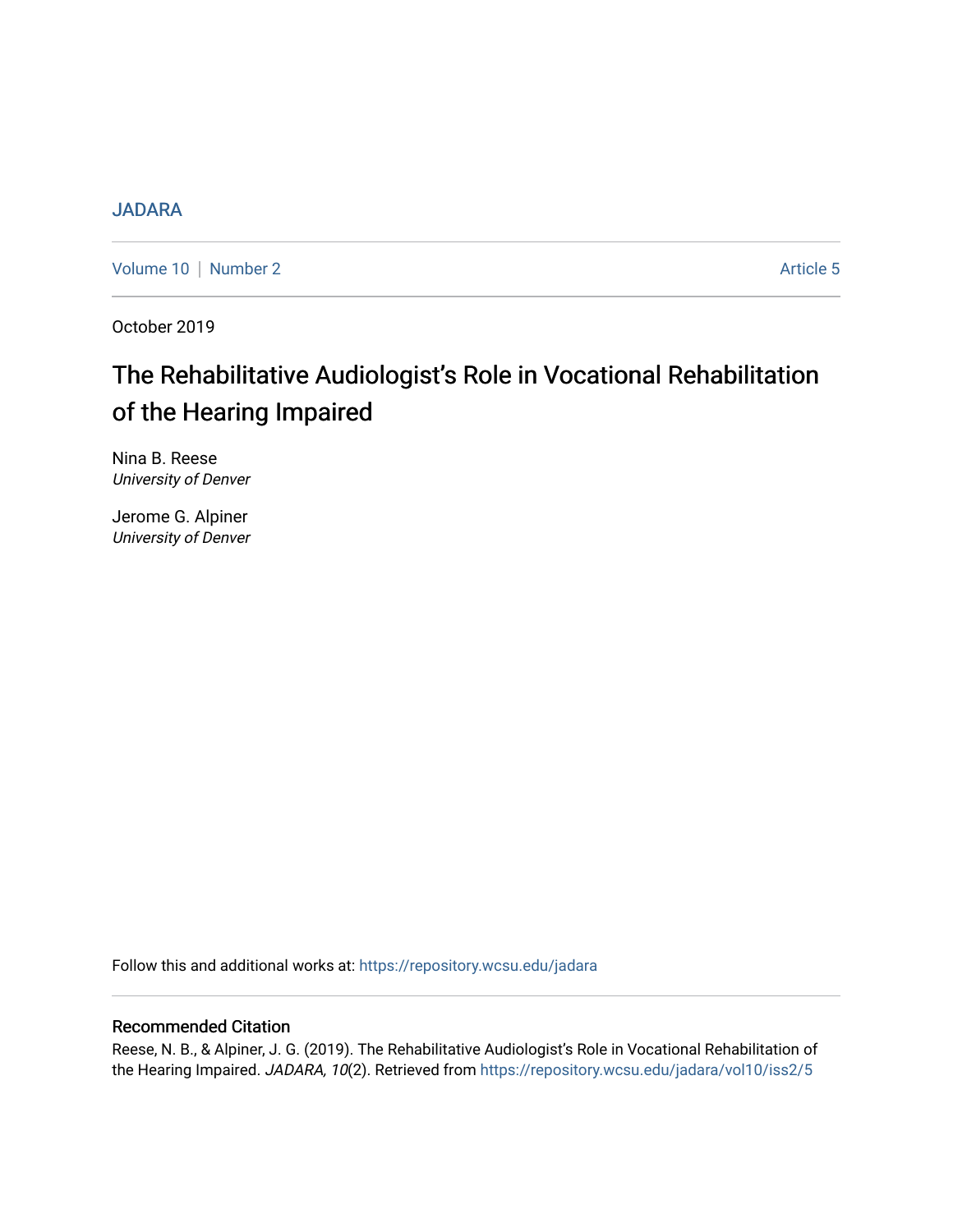# THE REHABILITATIVE AUDIOLOGIST'S ROLE IN VOCATIONAL REHABILITATION OF THE HEARING IMPAIRED

Nina B. Reese, M.A. Jerome G. Alpiner, Ph.D.

# INTRODUCTION

"Few audiologists really know or understand the needs of the deaf." "Audiologists do not provide speech therapy or lipreading. That is the function of the speech therapist." These comments were made by a vocational rehabi litation counselor on a questionnaire involving vocational services for the hearing impaired population. Another vocational rehabilitation counselor indicated, "In defining your terms, you should have explained what a "reha bilitative' audiologist is. I don't know." Therefore, an explanation of the functions of the audiologist, sometimes called a clinical audiologist, might be of help to the vocational rehabilitation counselor who works with hearing impaired individuals.

Since the field of audiology is quite diversified, some clinical audiologists emphasize either the diagnostic or rehabilitative aspect of their profession. The clinical audiologist probably is best known for his responsibilities as a diagnostic audiologist. These functions may include clinical research, evaluation of an individual's hearing loss, hearing aid evaluations, and counseling (Katz, 1972). However, the clinical audiologist also performs rehabilitation functions. In order for the client to perform most favorably in society, the clinical audiologist emphasizing rehabilitation becomes involved in improving communication function to its optimum. The rehabilitative audiologist's services include a greater emphasis on hearing aid evaluations.

1

Ms. Reese and Dr. Alpiner are with the University of Denver.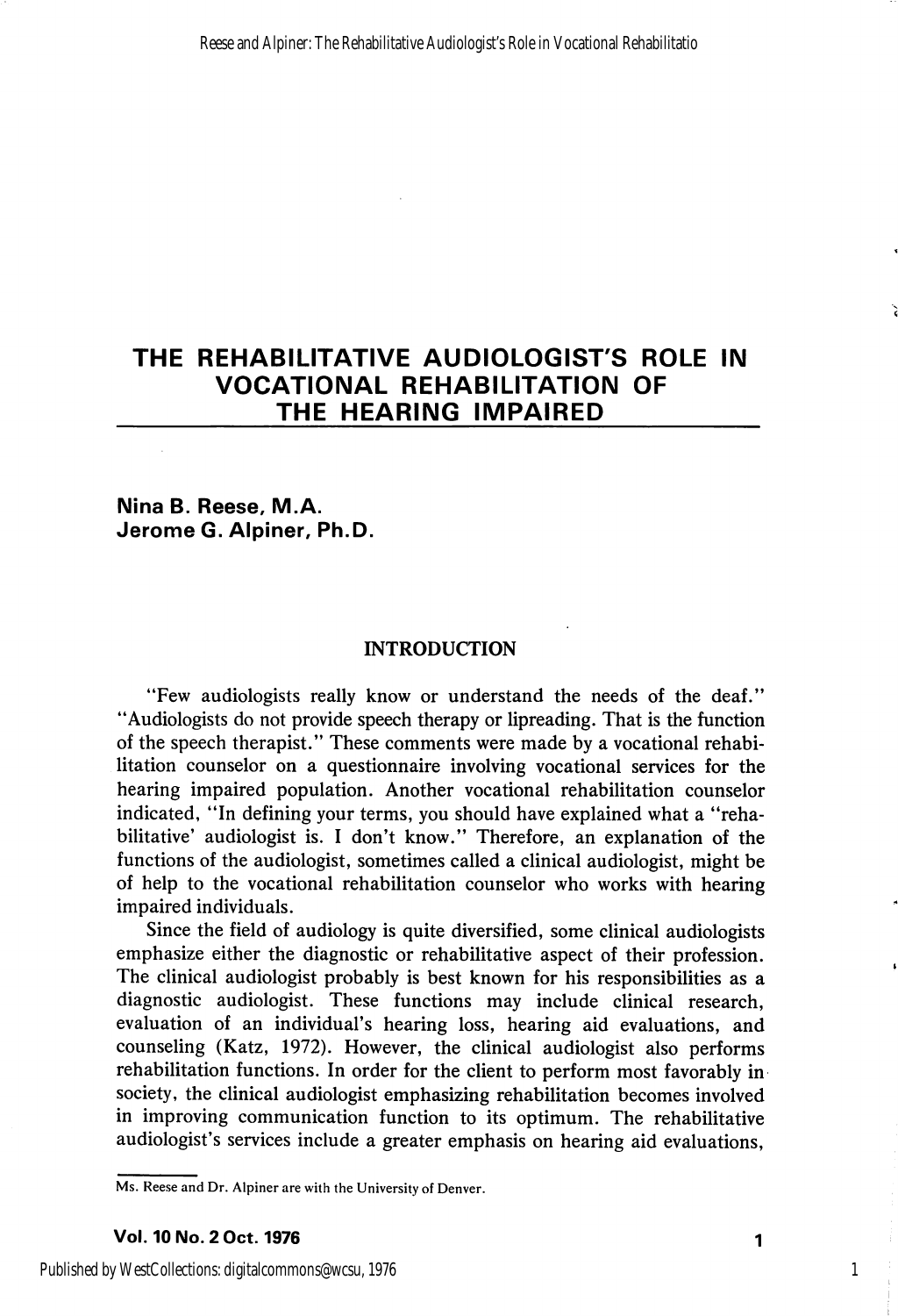auditory training, speech and language therapy, lipreading instruction, and counseling (Alpiner, 1971). In both diagnostic and rehabilitative audiology, inservice meetings, referrals and staffings with other professionals such as physicians, psychologists, social workers, speech pathologists and vocational rehabilitation counselors are important duties of the clinical audiologist.

The rehabilitative audiologist performs a number of functions which are useful to the hearing impaired person in need of employment who is considered sufficiently "handicapped" to require the services of the vocational rehabilita tion counselor. The basic goal of rehabilitative audiology is to help the individual reach and maintain his maximal communication ability and, in this way, assist him to better fulfill his roles in society. Since this goal is very specific and individualized, the client's unique needs and background must be taken into consideration. Background information such as chronological age, intelligence, age at onset of hearing loss, severity of hearing impairment, type of loss, duration of hearing loss, status of speech and language, maturity, social and emotional stability, and many other factors must be considered in order to plan a meaningful rehabilitative program.

In order to achieve better communication, therapy for the hearing impaired person may include lipreading instruction, auditory training, speech and language therapy, manual communication training, and counseling. Lipreading instruction involves developing in the client a set to attend, heightened ability to observe facial expression and gestures of the speaker, and becoming more sensitive to topics of conversation and environmental cues which would clarify meaning. Within this framework, the sounds that are visible on the mouth may be recognized to a greater degree. Any available auditory cues used in conjunction with lipreading may add significantly to better communication.

Auditory training is often an important component of therapy necessary in making the limited auditory cues available to the client as meaningful as possible. Impairment of the auditory channel may produce reduced and/or distorted reception of auditory stimuli. Thus, the hearing impaired individual must learn to use what he does perceive to his best advantage. Auditory training may involve tasks which range from simple discrimination of certain sounds in the person with a slight hearing loss to signal warning for safety purposes in a profoundly deaf person. Auditory training may also be useful in helping the client learn the advantages and disadvantages of a hearing aid and in adjusting to amplification.

Speech therapy is another area of rehabilitative audiology involved with auditory and visual cues available to the client as well as tactile cues. A normal-hearing individual monitors his speech for such elements as loudness, distortions, language pattern, inflection, and intonation. Usually, as effective hearing ability decreases, the incident of defective speech increases. For clients with a progressive loss, speech therapy may prepare the person for such time as he will be unable to adequately hear and discriminate given sounds.

Vol. 10 No. 2 Oct. 1976

 $\overline{2}$ 

2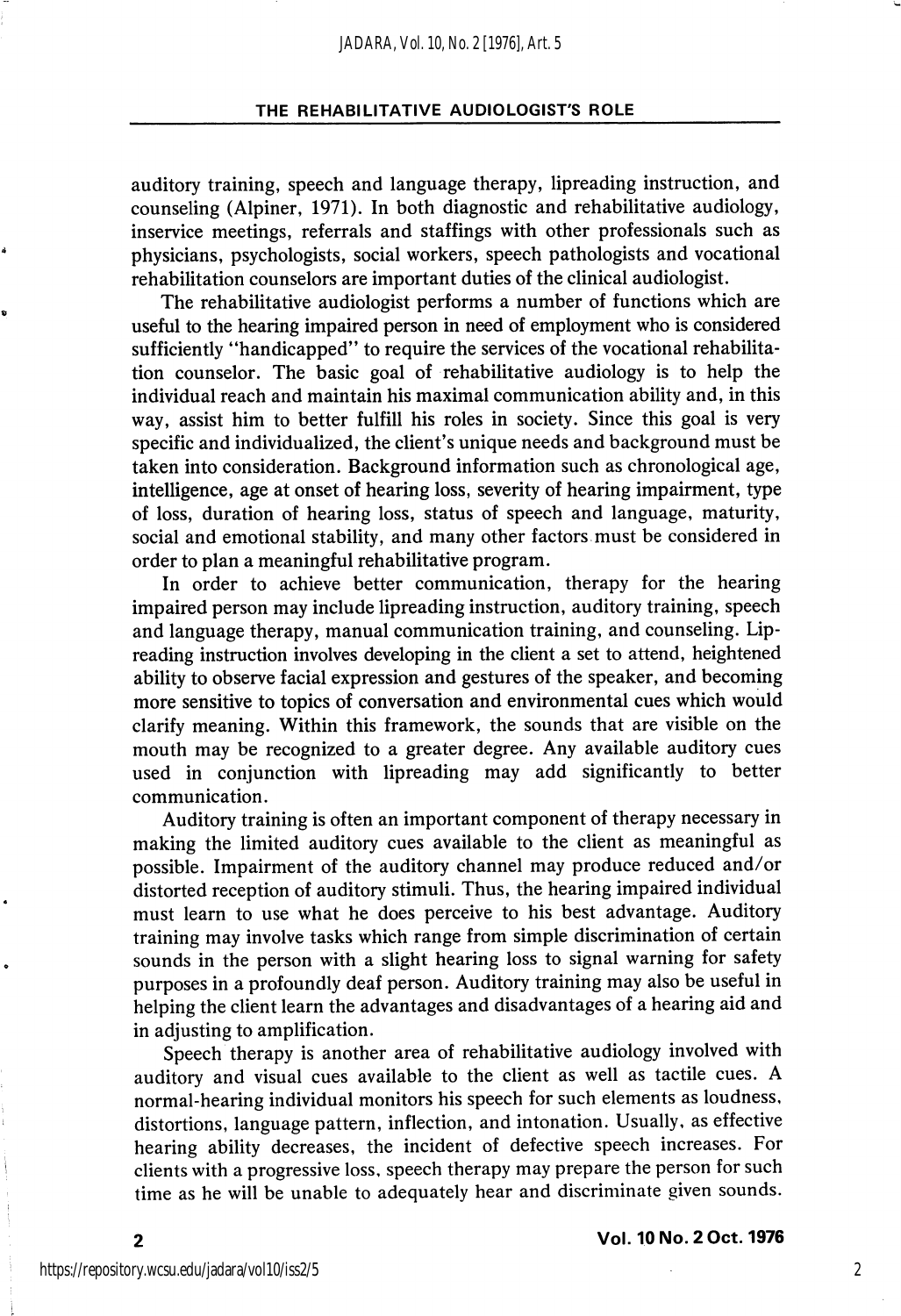The spectrum of speech problems resulting from hearing loss may extend from very slight to very severe in those persons who have never heard normal speech. In cases where the hearing loss is severe enough to preclude normal language development, acquisition of appropriate language may be a life-long endeavor. As the phonetic, syntactic, and semantic rules of language are better understood and used with other cues, the better communication ability will become. Specific language used in particular job situations may be added to extend the effectiveness of the therapy. For a better grasp of language or for basic communication purposes, manual communication may be incorporated into the language goals.

Counseling is also an integral part of the therapy process. With each individual case, there may be specific problems which require counseling. For example, new users of amplification need to know what advantages and dis advantages may be encountered with amplification. Many clients do not wish to wear their much needed hearing aid for cosmetic reasons. Often, the hearing impaired person does not foresee the need for continued therapy after formal schooling is concluded although it is extremely easy for former poor habits to reappear and for speech to become less intelligible.

Thus, through an effective rehabilitative program, the client will learn to manipulate the communication situation to derive the optimal amount of information from the cues around him, accept his limitations, and communicate as effectively as possible. Rehabilitative audiology is not advocated as a means for the hearing impaired population to obtain a level of communication comparable to the "normal" individual but to offer all possible means for improvement. Adjustment of the hearing impaired person to his hearing loss and the positive utilization of all means to achieve and maintain satisfactory communication function are indicators of achievement in the rehabilitative program.

#### PURPOSE

The purpose of this paper is to assess the working relationship between the rehabilitative audiologist and the vocational rehabilitation counselor.

# PROCEDURE

Questionnaires were sent to divisions of vocational rehabilitation in each state and the District of Columbia. Each questionnaire included instructions and defined a hearing impaired person as an individual with a hearing loss who is seeking employment assistance through a vocational rehabilitation agency. It was emphasized that hearing impaired persons are individuals with unique characteristics and varying degrees of hearing loss. The vocational rehabilitation counselor was assured his responses would be held in the strictest confidence. Each counselor was asked to complete the following questions:

Vol. 10 No. 2 Oct. 1976 3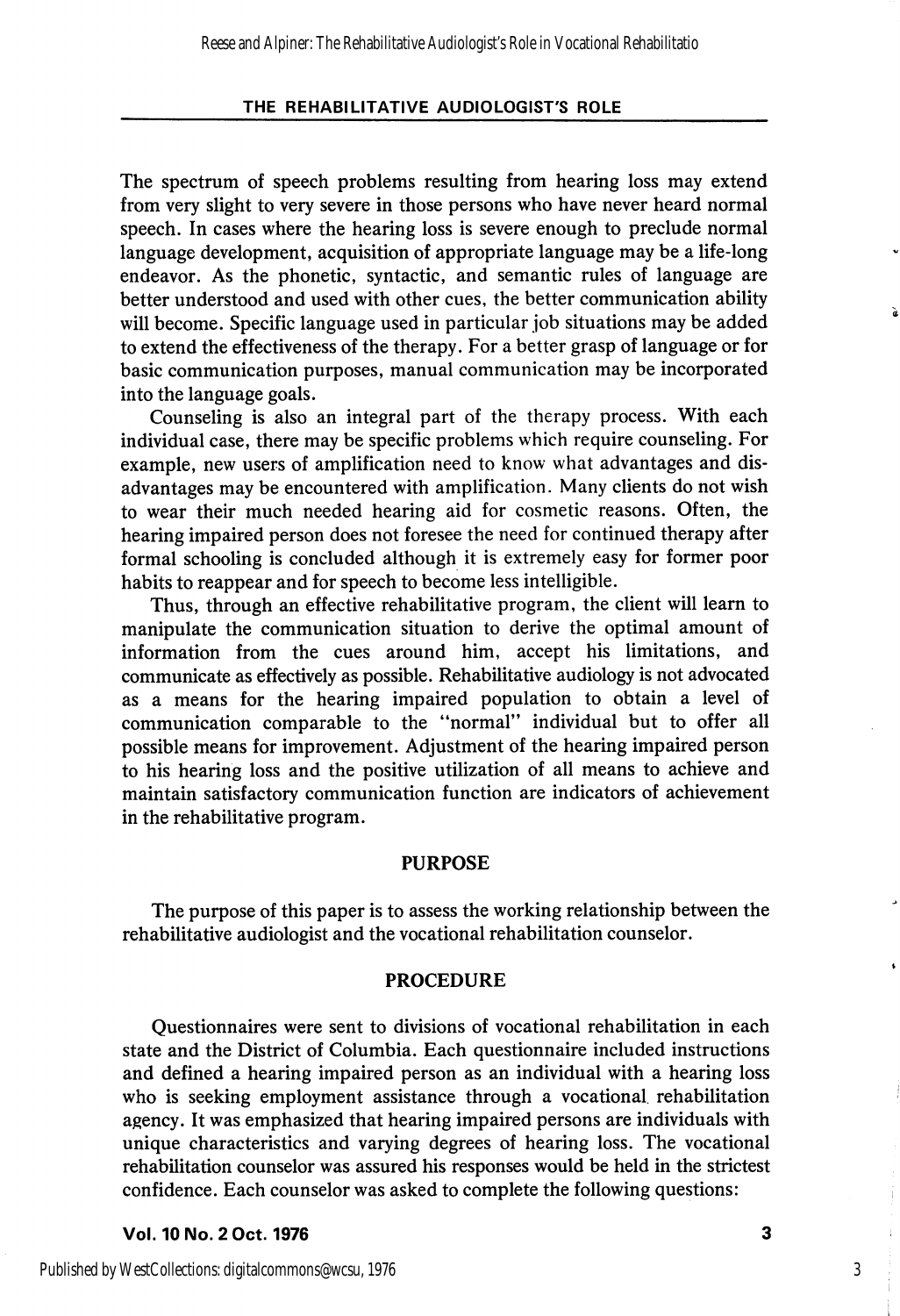- 1. What percentage of your total caseload per year is hearing impaired?
- 2. Of this group of hearing impaired clients, what percentage of your cases communicate either predominantly by manual communication or by oral communication?
- 3. What percentage of your predominantly manual hearing impaired caseload are you able to place in jobs per year? What percentage of your predominantly oral hearing impaired caseload are you able to place in jobs per year?
- 4. What percentage of clients do you refer to the rehabilitative audiologist for improvement of the following communication skills?
	- a. manual communication training
	- b. lipreading
	- c. speech therapy
	- d. other

Thirty of the fifty-one questionnaires were returned. The opinions presented are not meant to represent all vocational rehabilitation divisions but rather to give an idea of possible trends in the relationship between the rehabilitative audiologist and the vocational rehabilitation counselor.

# RESULTS

The vocational rehabilitation counselors who responded to the questionnaire indicate widely differing percentages of hearing impaired clients in their total yearly caseloads. Table 1 summarizes these results and shows what percentage of the hearing impaired caseload is predominantly oral and what percentage is predominantly manual. Percentages for the placement of these groups are also given. It may be observed that the caseloads appear to range considerably regarding the communication mode of the clients seen.

The percentage of referral to the rehabilitative audiologist for specific communication therapy is presented in Table 2. Of the thirty vocational rehabilitation counselors, five use the services of the rehabilitative audiologist for manual communication training, twelve for lipreading instruction, sixteen for speech therapy, and four for other services. It is interesting to note that the six counselors who have 99 to 100% hearing impaired caseloads do not show any greater percentage of referrals to the rehabilitative audiologist than those with a lower percentage of hearing impaired in their total caseload. Referral percentages are low for all respondents with the highest being 50%. The average percentage of referral is about 10%. However, most vocational rehabilitation counselors make no referrals for most or all of the services listed on the questionnaire.

A number of vocational rehabilitation counselors state that they do not know what a rehabilitative audiologist is. Various other comments reveal that the services of the rehabilitative audiologist are not understood and are not being used to the best advantage by the vocational rehabilitation counselor.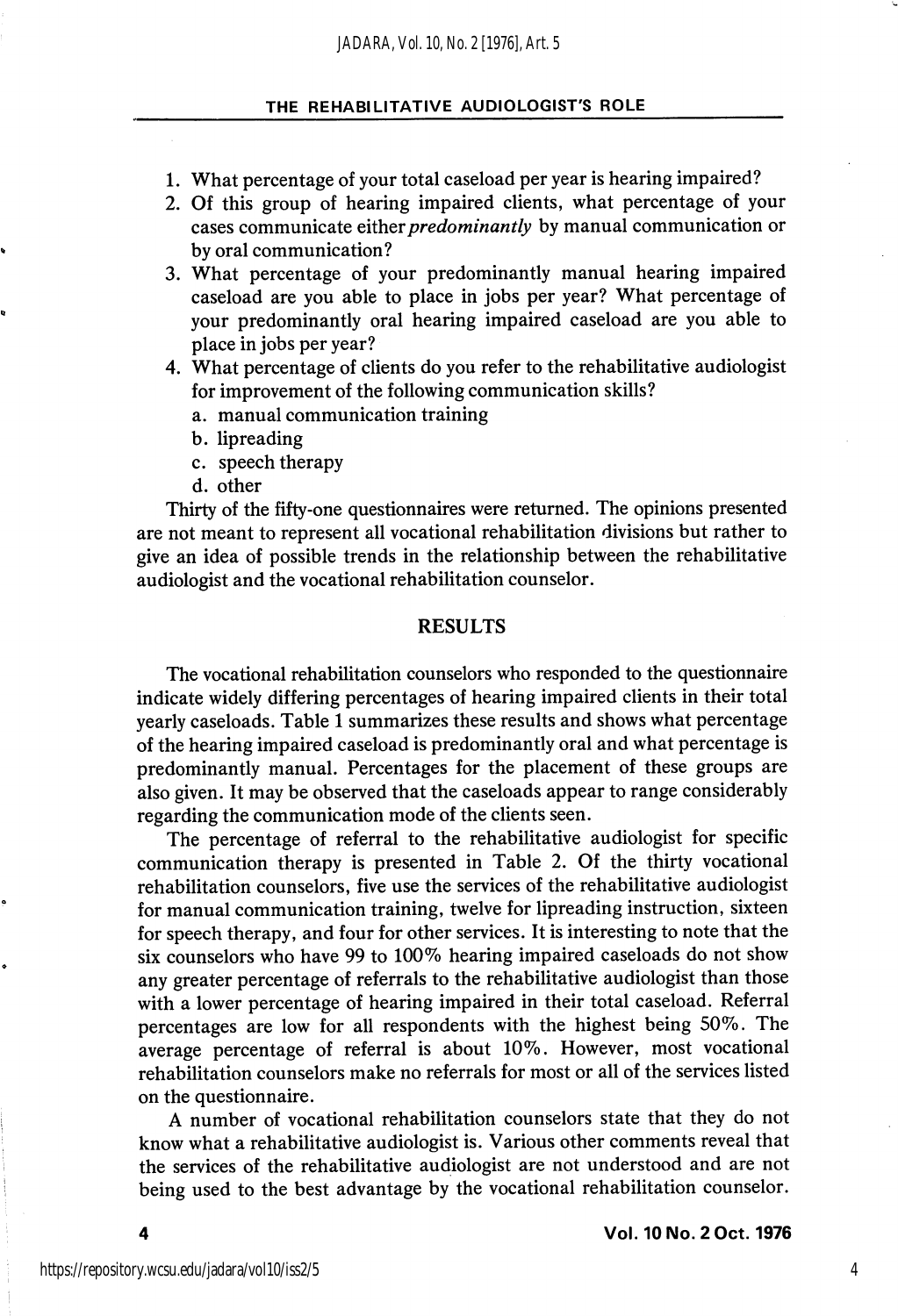| Responses        | Hearing Impaired<br>to Total Caseload<br>Year Compared<br>Caseload Per | Cases Communicating<br>Primarily by Manual<br>Communication | Cases Communicating<br>Primarily by Oral<br>Communication | <b>Vocational Placement</b><br>Per Year of Primarily<br>Manual Hearing<br>Impaired | <b>Vocational Placement</b><br>Per Year of Primarily<br>Oral Hearing<br>Impaired |
|------------------|------------------------------------------------------------------------|-------------------------------------------------------------|-----------------------------------------------------------|------------------------------------------------------------------------------------|----------------------------------------------------------------------------------|
|                  | 40% public                                                             | 40.0%                                                       | 60.0%                                                     | 50.0%                                                                              | 50.0%                                                                            |
|                  | school students;                                                       |                                                             |                                                           |                                                                                    |                                                                                  |
|                  | 20% others                                                             |                                                             |                                                           |                                                                                    |                                                                                  |
|                  | 40.0%                                                                  | 70.0%                                                       | 30.0%                                                     | 50.0%                                                                              | 70.0%                                                                            |
|                  | 5.0%                                                                   | 5.0%                                                        | 95.0%                                                     | 25.0%                                                                              | 30.0%                                                                            |
| $\vec{r}$        | 7.0%                                                                   | 50.0%                                                       | 50.0%                                                     | 60.0%                                                                              | 20.0%                                                                            |
| ம                | 80.0%                                                                  | 50.0%*                                                      | 50.0%*                                                    | 50.0%*                                                                             | 50.0%                                                                            |
| ဖ                | 2.0%                                                                   | 100.0%                                                      | 0.0%                                                      | 25.0%                                                                              | 50.0%                                                                            |
| $\mathbf{r}$     | 5 to 7%                                                                | 2.5%                                                        | 4.0%                                                      | 33.0%                                                                              | 45.0%                                                                            |
| $\infty$         | 100.0%                                                                 | 75.0%                                                       | 25.0%                                                     | 11.0%                                                                              | 3.0%                                                                             |
| တ                | 4.0%                                                                   | 25.0%                                                       | 75.0%                                                     | 18 to 20%                                                                          | 15.0%                                                                            |
| ē.               | no response                                                            | no response                                                 | no response                                               | no response                                                                        | no response                                                                      |
| Ξ                | 8.0%                                                                   | no data                                                     | no data                                                   | no data                                                                            | no data                                                                          |
| $\overline{5}$   | 2.2%                                                                   | no data                                                     | no data                                                   | no data                                                                            | no data                                                                          |
| $\vec{a}$        | 4.5%                                                                   | 90.0%                                                       | 10.0%                                                     | no response                                                                        | no response                                                                      |
| Ξ.               | 4.5%                                                                   | 66.0%                                                       | 34.0%                                                     | 17.0%                                                                              | 13.0%                                                                            |
| $\overline{5}$   | 20.0%                                                                  | 60.0%                                                       | 40.0%                                                     | 60.0%                                                                              | 80.0%                                                                            |
| $\tilde{e}$      | 31.0%                                                                  | 66.0%                                                       | 34.0%                                                     | 25.0%                                                                              | 50.0%                                                                            |
| E.               | no response                                                            | 25.0%                                                       | 75.0%                                                     | 90.0%                                                                              | 95.0%                                                                            |
| ഇ്               | 100.0%                                                                 | 95.0%                                                       | 5.0%                                                      | 25.0%                                                                              | 10.0%                                                                            |
| ഉ്               | 6.2%                                                                   | 1.5%                                                        | 4.7%                                                      | 1.5%                                                                               | 4.7%                                                                             |
| ຊ່               | 40.0%                                                                  | no response                                                 | no response                                               | no response                                                                        | no response                                                                      |
| $\overline{z}$ . | 2.0%                                                                   | 70.0%                                                       | 30.0%                                                     | 80.0%                                                                              | 50.0%                                                                            |
| 22.              | 5 to 7%                                                                | 30.0%                                                       | 70.0%                                                     | po response                                                                        | no response                                                                      |
| $\tilde{c}$      | 3 to 9%                                                                | no data                                                     | no data                                                   | no data                                                                            | no data                                                                          |
| $\frac{4}{25}$   | 50.0%                                                                  | 60.0%                                                       | 40.0%                                                     | 90.0%                                                                              | 90.0%                                                                            |
|                  | 1.0%                                                                   | 50.0%                                                       | 75.0%                                                     | 30.0%                                                                              | 30.0%                                                                            |
| 26.              | 100.0%                                                                 | 30.0%                                                       | 70.0%                                                     | no data                                                                            | no data                                                                          |
| 27.              | 99.0%                                                                  | 90.0%                                                       | 10.0%                                                     | 50.0%                                                                              | $\ddot{\phantom{0}}$                                                             |
| ಜ                | 00.0%                                                                  | 70.0%                                                       | 30.0%                                                     | 75.0%                                                                              | 75.0%                                                                            |
| <u>ვ</u>         | 2.3%                                                                   | 40.0%                                                       | 60.0%                                                     | 20.0%                                                                              | 33.0%                                                                            |
| ്റ്റ             | $00.0\%$                                                               | 60.0%                                                       | 40.0%                                                     | 50.0%                                                                              | 70.0%                                                                            |

TABLE 1: CASELOAD AND PLACEMENT DATA TABLE 1: CASELOAD AND PLACEMENT DATA

# THE REHABILITATIVE AUDIOLOGIST'S RO

5

\*The respondent indicated that only total communication is used.

ä

\*The respondent indicated that only total communication is used.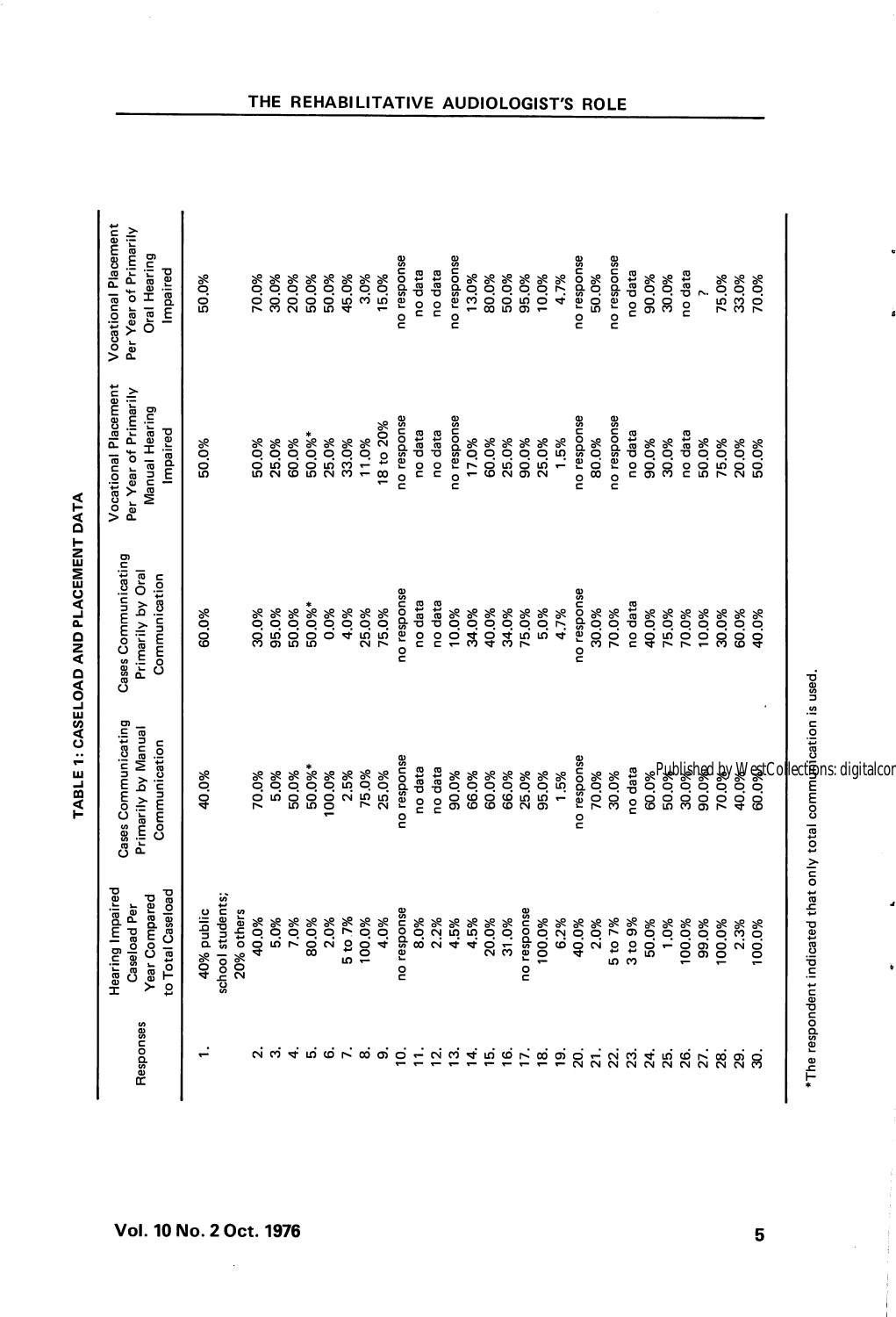| Responses     | Manual<br>Training | Lipreading<br>Instruction | Speech<br>Therapy | Other                                           |  |  |
|---------------|--------------------|---------------------------|-------------------|-------------------------------------------------|--|--|
| 1.            | none               | none                      | 15%               | none                                            |  |  |
| 2.            | 5%                 | none                      | none              | none                                            |  |  |
| 3.            | none               | 5%                        | 30%               | none                                            |  |  |
| 4.            | none               | 2%                        | 3%                | none                                            |  |  |
| 5.            | none               | none                      | none              | none                                            |  |  |
| 6.            | none               | none                      | 1%                | none                                            |  |  |
| 7.            | none               | none                      | 5%                | Pending Aural<br>Rehabilitation                 |  |  |
|               |                    |                           |                   | Program                                         |  |  |
| $\star$<br>8. | none               | none                      | 4%                | none                                            |  |  |
| 9.            | none               | none                      | none              | none                                            |  |  |
| 10.           | none               | none                      | none              | none                                            |  |  |
| 11.           | no data            | no data                   | no data           | no data                                         |  |  |
| 12.           | no data            | no data                   | no data           | no data                                         |  |  |
| 13.           | none               | none                      | none              | none                                            |  |  |
| 14.           | none               | 4%                        | .10%              | none                                            |  |  |
| 15.           | none               | none                      | none              | none                                            |  |  |
| 16.           | 20%                | 5%                        | 10%               | Counseling, 5%                                  |  |  |
| 17.           | none               | 3%                        | 50%               | none                                            |  |  |
| *18.          | none               | none                      | none              | none                                            |  |  |
| 19.           |                    | none                      | none              | none                                            |  |  |
| 20.           | none               | none                      | none              | none                                            |  |  |
| 21.           | none<br>2%         | 2%                        | 2%                | none                                            |  |  |
| 22.           |                    | none                      | none              | none                                            |  |  |
|               | none               | 5%                        | 10%               | Auditory Training,                              |  |  |
| 23.           | none               |                           |                   | 15%                                             |  |  |
| 24.           | none               | 5%                        | none              | none                                            |  |  |
| 25.           | 20%                | none                      | 5%                | none                                            |  |  |
| $*26.$        | none               | 5%                        | none              | none                                            |  |  |
| $*_{27.}$     | none               | 2%                        | 2%                | none                                            |  |  |
| $*28.$        | none               | none                      | 10%               | Aural Training,<br>20%                          |  |  |
| 29.           | none               | 20%                       | 10%               | Auditory Training,<br>Use of Hearing Aid<br>35% |  |  |
| *30.          | very few           | very few                  | very few          | none                                            |  |  |

# TABLE 2: PERCENTAGE OF CLIENTS REFERRED TO THE REHABILITATIVE AUDIOLOGIST FOR REMEDIATION BY THE VOCATIONAL REHABILITATION COUNSELOR

\*99 to 100% hearing impaired caseload.

₿

ó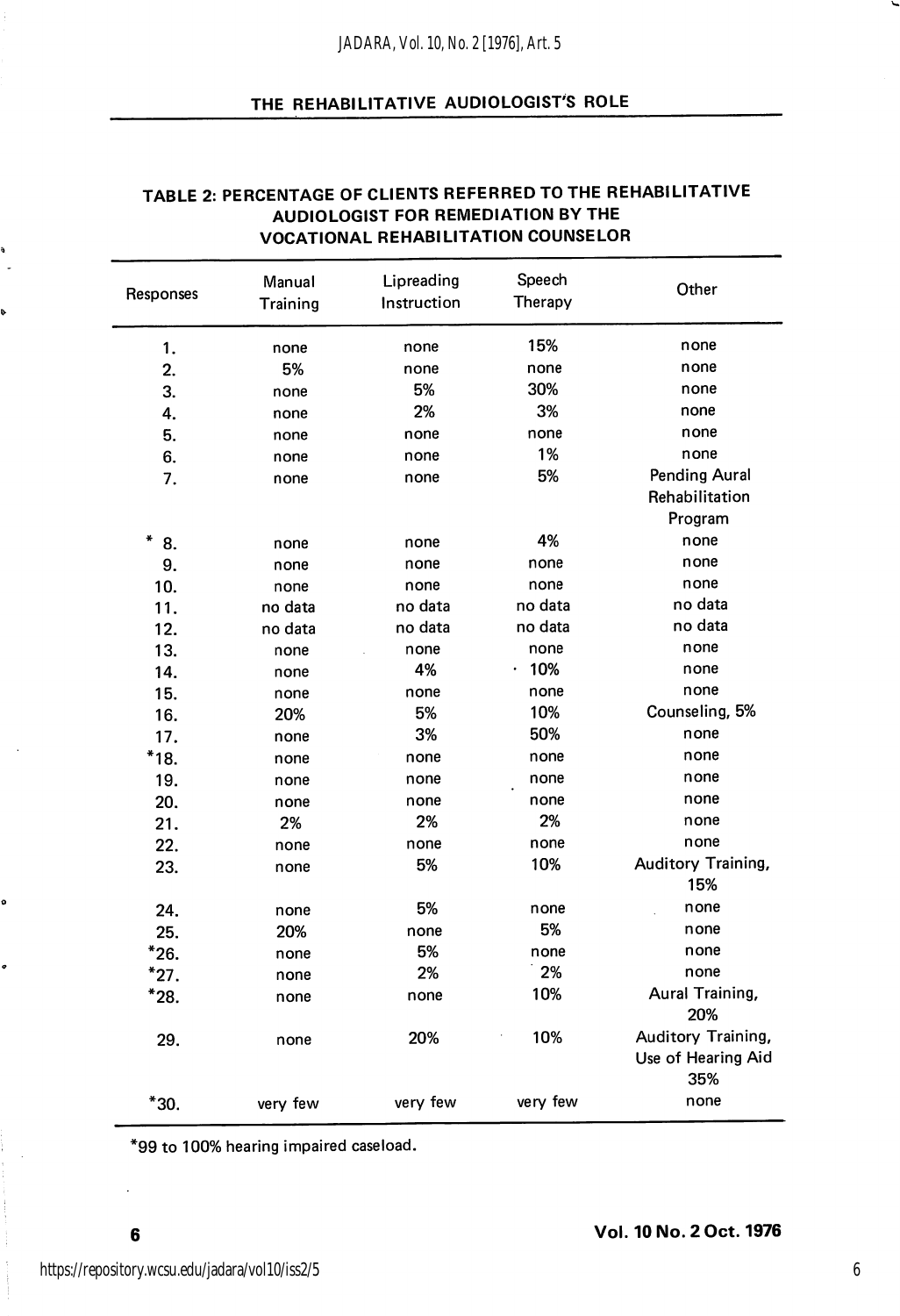For example, other professionals are providing some of the services for which the rehabilitative audiologist is specifically trained. The general opinion is that the audiologist is involved only with diagnostic services, speech therapists work on lipreading and speech, and manual communication training is done by teachers of the deaf, other deaf persons, and interpreters. While these individuals do perform such duties, the rehabilitative audiologist incorporates all of these within the scope of his services. Since the vocational rehabilitation counselor comes directly in contact with a population of hearing impaired individuals, it is his responsibility to learn what services are offered and to make optimal use of these referral sources. He will find that one of his most valuable resources is the rehabilitative audiologist. It would appear that the audiology profession generally has failed to make its services known to vocational rehabilitation agencies. Knowledge of professional services is of mutual significance to the rehabilitative audiologist and the vocational rehabilitation counselor; each professional should be receptive to the need for actively providing and receiving information about the functions of the other.

# DISCUSSION AND CONCLUSION

The results of the questionnaire on the hearing impaired population returned by thirty vocational rehabilitation counselors across the United States were helpful in fulfilling the objective of this paper. It was found that the relationship between the rehabilitative audiologist and the vocational rehabilitation counselor is often inadequate or absent. Few of the respondents referred clients to the rehabilitative audiologist, and many did not know what services this person offers. The rehabilitative audiologist is able to provide such services as hearing aid evaluations, auditory training, speech and language therapy, lipreading instruction, and counseling. These services are precisely those needed by many of the hearing impaired clients of the vocational rehabilitation counselor.

Although the relationship between the rehabilitative audiologist and the vocational rehabilitation counselor is often inadequate, there is an available solution. If the two groups are willing to make the effort, the services performed by both professionals may be learned through inservice training, media materials, and direct observation of activities. Once awareness has been attained, increased communication and cooperation may then develop between the rehabilitative audiologist and the vocational rehabilitation counselor that will ultimately benefit their hearing impaired clients.

#### SUMMARY

Questionnaires were sent to fifty-one vocational rehabilitation counselors in order to assess the working relationship between the rehabilitative audio logist and the vocational rehabilitation counselor. It was found that the thirty

Vol. 10 No. 2 Oct. 1976 7

7